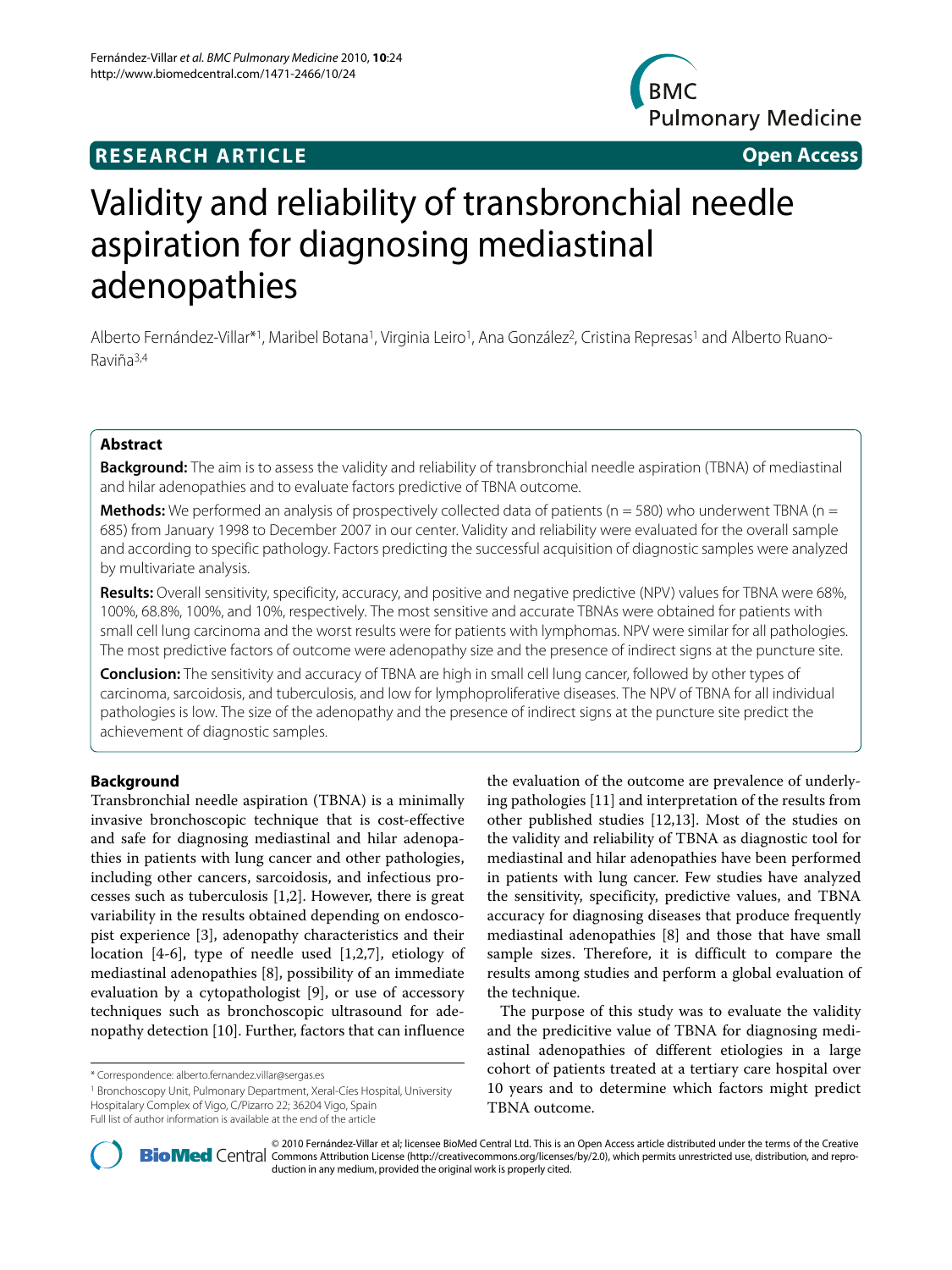# **Methods**

# **Study Design and Scope**

We performed an analysis of prospective collected data of patients with thoracic computerized tomography (CT) detected mediastinal and hilar adenopathies adjacent to the tracheobronchial tree (with the short axis  $\geq 10$  mm) who underwent consecutively TBNA at Xeral Hospital of Vigo from January 1998 to December 2007. Xeral Hospital of Vigo is a tertiary care hospital which is part of the Vigo University Hospitalary Complex and serves 250,000 people. About five hundred bronchoscopies are performed annually. TBNAs were performed by experienced bronchoscopists and residents under their supervision. Those patients for whom a final diagnosis could not be obtained were excluded from the study. Part of these patients were included in some previous studies [\[6](#page-6-4)[,14](#page-6-12)[,15](#page-6-13)].

#### **TBNA Materials and Methods**

Different types of cytology needles [MW-122 (22 gauge; Bard-Wang, Billerica, USA), NA-401D-1321 and NA-401D-1321 (21 gauge; Olympus, Tokyo, Japan), and eXcelon 21 gauge (Boston Scientific, Boston, USA)] and a unique model of histology needle [MW-319 (19 gauge; Bard-Wang, Billerica, USA)] were used to perform TBNA. Needle type selection depended on availability at the time of TBNA and on the clinical suspicion of patient's pathology. Histology needles were used when the pathology was suspected to be of benign origin or lymphoproliferative processes; cytology needles were used in all the other cases.

Patient preparation for TBNA was the same as for all diagnostic bronchoscopies performed in the hospital. After the procedure, the patient's personal data, age, sex, description and location of the lesions detected in thoracic CT, endoscopic findings including the presence of indirect signs such as hyperemia, edema, or extrinsic compression of the carina or widening at the puncture point, were recorded on a standardized form. Finally, all patients were followed until the moment a definitive diagnosis was made.

Potential risks of the endoscopic techniques were explained to all patients and all patients provided informed consent. Patients were pre-medicated with 0.5 mg atropine intramuscularly and underwent conscious sedation with intravenous midazolam. Bronchoscopy was performed transnasally using 2% lidocaine as local anesthesia with the patient in the supine decubitus position. TBNA of selected mediastinal or hilar adenopathies stations was performed before bronchial tree exploration, avoiding bronchoscopic aspiration or contamination with secretions, as far as possible. The insertion point was determined after a careful analysis of thoracic CT and following previous recommendations by other authors [\[1](#page-6-0)[,2](#page-6-1)]. When several adenopathies were selected, TBNA was carried out at the most accessible and largest adenopathy. We collected a sample from another station only if we could not obtain at least one adequate sample from the primary station after three or four attempts. A cytopathologist was present during the procedure and made an immediate microscopic evaluation of the cytology samples and a macroscopic evaluation of histology samples. Cases with a lesion on the tracheobronchial mucosa at the puncture point were not included in the study.

#### **Data interpretation**

All samples with high lymphoid cellularity (at least 30% [[5\]](#page-6-14)) suggesting a lymph node puncture or the existence of many neoplastic cells or cytological/histological findings that allowed for a specific diagnosis ("diagnostic samples") were considered "adequate samples". Samples with atypias or dubious, mucousy, bloody, or tracheobronchial wall cellularity were considered "non-adequate".

In all patients with TBNA performed in more than one lymph node station, the best diagnosis or the most adequate, if there was disagreement, was selected. Every patient was considered as an analysis unit [\[16](#page-6-15)].

All diagnostic samples, those with abundant lymphoid cellularity confirmed by a surgical technique, and those with benign pathology that did not change or disappeared after six months were considered true positives (TP). TPs were not further confirmed by a surgical technique due to the very high specificity of TBNA; false positives (FP) are extremely infrequent. Cases yielding only a very high lymphoid cellularity in patients with specific pathologies such as carcinomas, lymphomas, tuberculosis, or sarcoidosis, and whose surgical biopsies produced results similar to those of TBNA were considered true negatives (TN). The samples with lymphoid cellularity not confirmed by surgical techniques or follow-up and all patients with non-adequate TBNAs were considered false negatives (FNs).

The diagnosis of carcinoma or lymphoma was made according to standard criteria. Sarcoidosis was diagnosed when sarcoid granulomas were found and other diseases with similar clinical or radiologic findings could be reasonably excluded. Tuberculosis was diagnosed when the cytohistologic samples showed necrotizing granulomas with or without *Mycobacterium tuberculosis* isolation and the patient had a good response to antituberculosis treatment. Anthracotic or reactive adenopathies were diagnosed according to clinical criteria, occupational exposure, cytohistologic results (numerous benign lymphocytes and resolution of patient process or few lymphocytes plus numerous anthracotic pigment-laden macrophages), and clinical-radiologic follow-up (stabilization or disappearance of the nodes), and were considered non-specific pathologies.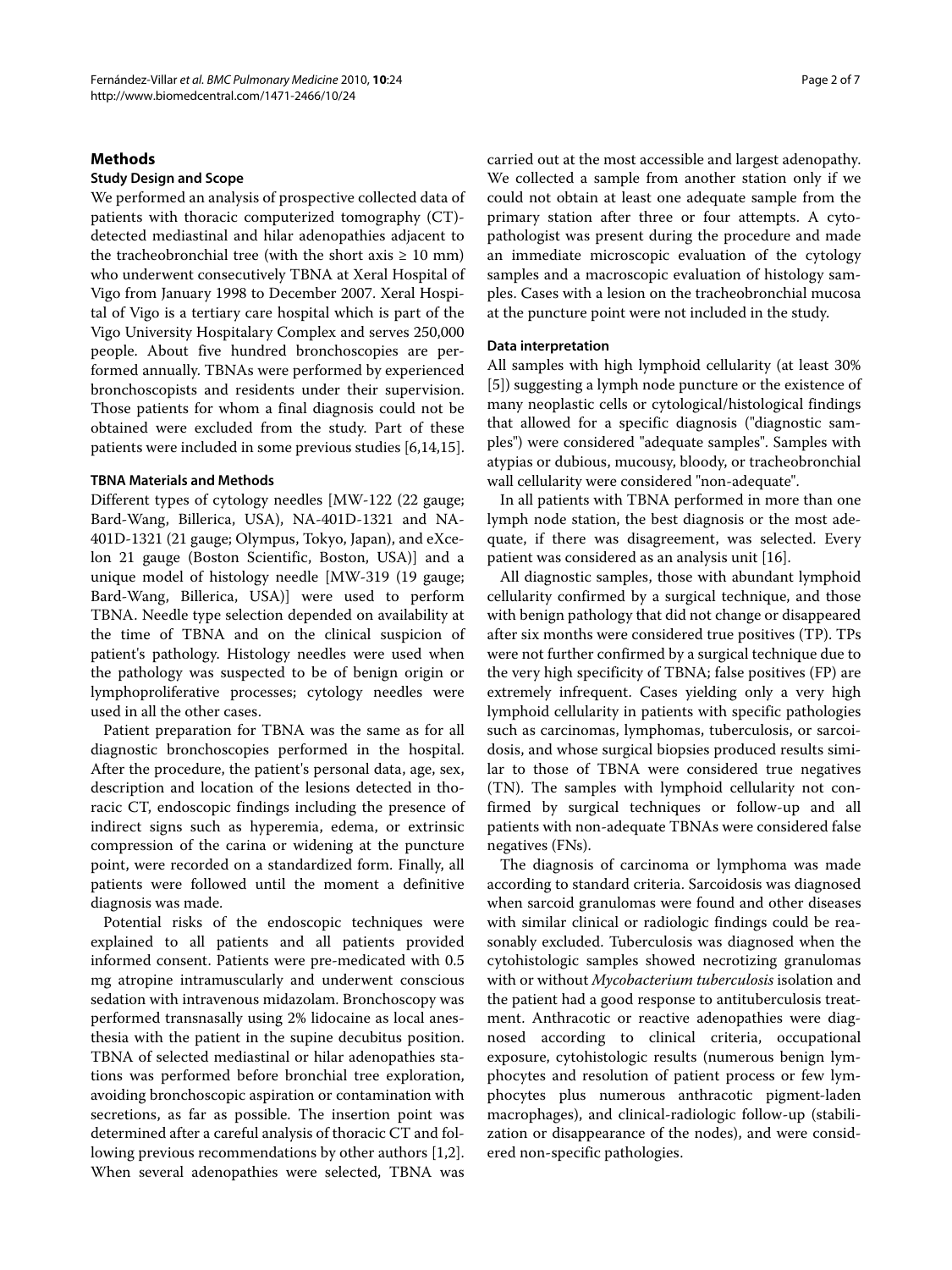# **Statistical analysis**

Qualitative variables are reported as absolute frequencies and percentages and numeric variables are reported as median and range [median (range)]. Sensitivity, specificity, positive predictive value (PPV), negative predictive value (NPV) and accuracy were determined using the standard definitions.

Comparison of discrete variables was performed by Chi squared or the Fisher exact test. All factors associated with the acquisition of diagnostic samples with a p-value < 0.20 in univariate analysis were used in multivariate analysis; odds ratios (OR) and 95% confidence intervals (95% CI) were determined. In the logistic regression model, the quantitative variables were divided in two groups: lesser than and greater than or equal to the median, in order to obtain more potent estimations. Underlying pathologies were classified into two groups: malignant (carcinomas or lymphomas) and benign (all other causes). Analyses were performed with SPSS, version 15.0 (SPSS, Chicago, IL, USA).

In all cases a signed informed consent form was obtained. The study protocol was approved by the Ethics Committee of the Xeral Hospital (Vigo, Spain).

# **Results**

# **Population description**

Five hundred and eighty patients were included in the study. Six hundred and eighty-five TBNAs were performed in different lymph node stations (479 in one site only, 97 in two sites, and four in three sites). The age of the patients was 62.0 (21-89) years, 422 (72.8%) males. Cytology needles were used in 414 (71.4%) cases and histology needles were used in 166 (28.6%) cases. Patient characteristics and final diagnoses for all patients are presented in Table 1.

The smallest axis diameter of the studied adenopathies was 20.0 (10-85) mm; 274 (47.2%) were smaller than 20 mm. An median of 2.0 (1-6) passes were performed. The frequencies at which TBNA was performed for specific nodes were right paratracheals, 320; subcarinals, 238; left paratracheals, 62; hilars, 30; principal bronchus, 5; precarinals, 28; and retrocarinals, 2. Table 2 shows the characteristics of the adenopathies detected for the sample as a whole and according to patient illness.

#### **TBNA Validity and Reliability**

Adequate samples were obtained for 439 (75.7%) patients. Cytohistologic diagnoses could be made for 343 (59.1%) patients and there was abundant lymphoid cellularity in 96 (16.6%) patients. Samples obtained through TBNA were considered non-adequate for 141 (24.3%) patients. Of the 237 patients for whom a specific diagnosis could not be made based on TBNA (141 with inadequate samples + 96 with only lymphoid cellularity in the samples),

diagnoses were ultimately established for 106 (44.7%): 65 patients were diagnosed using surgical techniques and 41 patients were diagnosed during clinical-radiologic followup.

Table [3](#page-4-0) shows the sensitivity, specificity, PPV, NPV and accuracy for TBNA. Sensitivity and accuracy were lower for lymphomas than for other pathologies except anthracotic and reactive adenopathies. The NPV was low for every diagnosis group and there were no significant differences among the groups.

The diagnoses of 63 of the patients whose samples had abundant lymphoid cellularity and could not support a specific diagnosis were ultimately verified. Of them, 42 were considered TPs (all were anthracotic or reactive adenopathies), 14 were TNs, and seven were FNs (sensitivity, 85.7%; NPV, 66.7%; accuracy, 88.9%).

#### **Factors Influencing the Acquisition of Diagnostic Samples**

In univariate analysis (Table 4), factors associated with the acquisition of diagnostic samples with  $p < 0.20$  were type of disease, type of needle used, adenopathy diameter, and the existence of indirect signs at the insertion site. In multivariate analysis, only adenopathy diameter and the existence of indirect signs at the insertion site were independent predictors of acquiring a diagnostic sample (Table 4).

#### **Complications**

Complications related to TBNA occurred in 12 patients (2.1%): 11 cases of mild to moderate, self-limited bleeding at the puncture site and one case of pneumomediastinum and subcutaneous emphysema.

#### **Discussion**

The majority of primary studies and even some metaanalyses about the validity and reliability of TBNA in mediastinal adenopathies have been performed in patients with a single type of pathology, mainly non-small cell lung cancer [\[4](#page-6-3)-[7,](#page-6-5)[11\]](#page-6-9). Only a few of these studies have evaluated the effectiveness of TBNA for large samples of different pathologies [\[8](#page-6-6)]; these studies provide us a broader understanding of the technique's utility.

The validity of a diagnostic tool is the degree to which the test measures what is intended to be measured and is normally determined by evaluating its sensitivity and specificity. The reliability of a diagnostic tool is indicated by the predictive value of a positive or negative result and indicates the reliability with which this test predicts the presence or absence of illness. This probability is influenced by the prevalence of the pathology studied and by the "gold standard" diagnostic techniques used for comparison. The same apply to TBNA, as shown by Holty et al [\[11](#page-6-9)] their meta-analysis.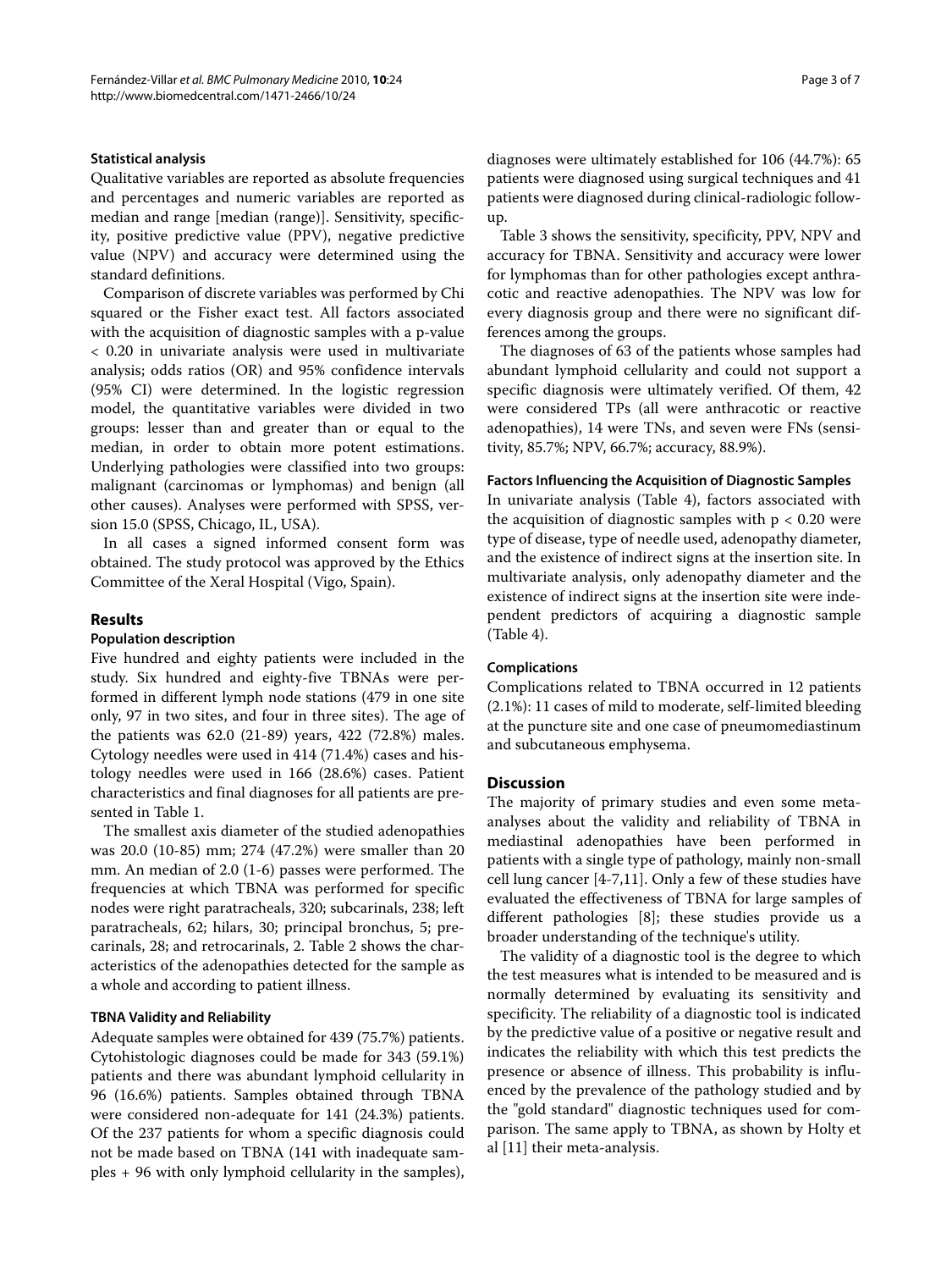| Pathology                                     | Patients, n (%) | Age# in years | Male, n (%) | Cytology needle, n (%) | Unique diagnostic, n (%) |
|-----------------------------------------------|-----------------|---------------|-------------|------------------------|--------------------------|
| Non-small cell lung<br>carcinoma <sup>1</sup> | 280 (48.3%)     | 62.0 (42-87)  | 221 (79.5%) | 262 (93.6%)            | 96 (34.2%)               |
| Small cell lung<br>carcinoma                  | 74 (12.8%)      | 65.0 (34-89)  | 62 (83.8%)  | 62 (83.8%)             | 30 (40.5%)               |
| Extrapulmonary<br>carcinoma <sup>+</sup>      | 44 (7.6%)       | $61.5(26-81)$ | 21 (47.7%)  | 34 (77.3%)             | 16 (36.3%)               |
| <b>Sarcoidosis</b>                            | 57 (9.8%)       | 39.5. (21-75) | 29 (58.9%)  | 4 (7.0%)               | 20 (35.1%)               |
| <b>Tuberculosis</b>                           | 19 (3.3%)       | 58.0 (38-79)  | 11 (57.9%)  | $3(15.8\%)$            | $8(42.1\%)$              |
| Lymphoma                                      | 15 (2.6%)       | 66.0 (29-81)  | 7 (46.7%)   | $3(20.0\%)$            | 4 (26.7%)                |
| Anthracotic and<br>reactive                   | 91 (15.7%)      | 63.0 (21-85)  | 71 (78.0%)  | 46 (50.5%)             | 11 (12.1%)               |
| Total                                         | 580             | 62.0 (21-89)  | 422 (72.8%) | 414 (71.4%)            | 214 (31.8%)              |

# **Table 1: Final diagnoses, patient characteristics, needle type used, and cases in which TBNA was the only technique that permitted the diagnosis.**

#Data are presented as median (range).

¶130 adenocarcinomas, 83 large-cell undifferentiated carcinomas, 67 squamous cell carcinomas.

+13 breast, 10 renal, 5 larynx, 4 colon, 3 gastric, 2 hepatocarcinoma, 2 prostate, 1 endometrium, 1 ovary, 1 bladder, 1 thymus, 1 esophagus.

In general, when TBNA is performed, three different situations occur: 1) enough sample is obtained to make a specific cytologic or histologic diagnosis; 2) inadequate or insufficient sample is obtained; or 3) enough sample is obtained for cytology or biopsy (abundant lymphoid cellularity) but it is impossible to affirm whether is the sample is representative of the pathology suspected [[17\]](#page-6-16). In most studies, samples that provided a specific diagnosis were considered TPs, given the high PPV ascribed to the technique [\[4](#page-6-3)[,5](#page-6-14),[11](#page-6-9),[17](#page-6-16)]. However, there is substantial disagreement about the definitions of FN and TN in the literature; in some studies, only adequate samples were included in the analysis [\[18](#page-6-17)[,19\]](#page-6-18) which resulted in overestimation of the validity and reliability of TBNA. In other studies, non-adequate samples that were verified but did not have lymphoid cellularity were considered TNs and not FNs. In still other studies, the definition of FN was based on the influence that the TBNA result had in the final decision about patient management [\[7](#page-6-5)]. In 15-25% of TBNAs, a representative sample is obtained but a specific diagnosis cannot be made [[6,](#page-6-4)[17\]](#page-6-16). For example, if the patient has a carcinoma, it is possible to find a TN (normal or reactive node) or a FN (metastatic adenopathy, although not appearing in cytologic smears or in biopsies

# **Table 2: Characteristics of the mediastinal and hilar adenopathies.**

| Pathology                        | Lymph nodes<br>examined | Lymph nodes per patient# | Passes#    | Lymph node size, mm# |
|----------------------------------|-------------------------|--------------------------|------------|----------------------|
| Non-small cell<br>lung carcinoma | 314                     | $1.0(1-2)$               | $2.0(1-5)$ | 19.0 (10-85)         |
| Small cell lung<br>carcinoma     | 78                      | $1.0(1-2)$               | $2.0(1-6)$ | 28.5 (10-79)         |
| Extrapulmonary<br>carcinoma      | 55                      | $1.0(1-3)$               | $2.0(1-6)$ | 21.0 (10-42)         |
| Sarcoidosis                      | 82                      | $1.0(1-3)$               | $3.0(1-4)$ | 20.0 (10-45)         |
| Tuberculosis                     | 27                      | $1.0(1-2)$               | $3.0(2-4)$ | 20.0 (10-39)         |
| Lymphoma                         | 20                      | $1.0(1-2)$               | $3.0(2-5)$ | 23.0 (10-41)         |
| Anthracotic and<br>reactive      | 109                     | $1.0(1-3)$               | $3.0(1-6)$ | 15.0 (10-59)         |
| Total                            | 685<br>$\sim$ $\sim$    | $1.0(1-3)$               | $2.0(1-6)$ | 20.0 (10-85)         |

#Data are presented as median (range).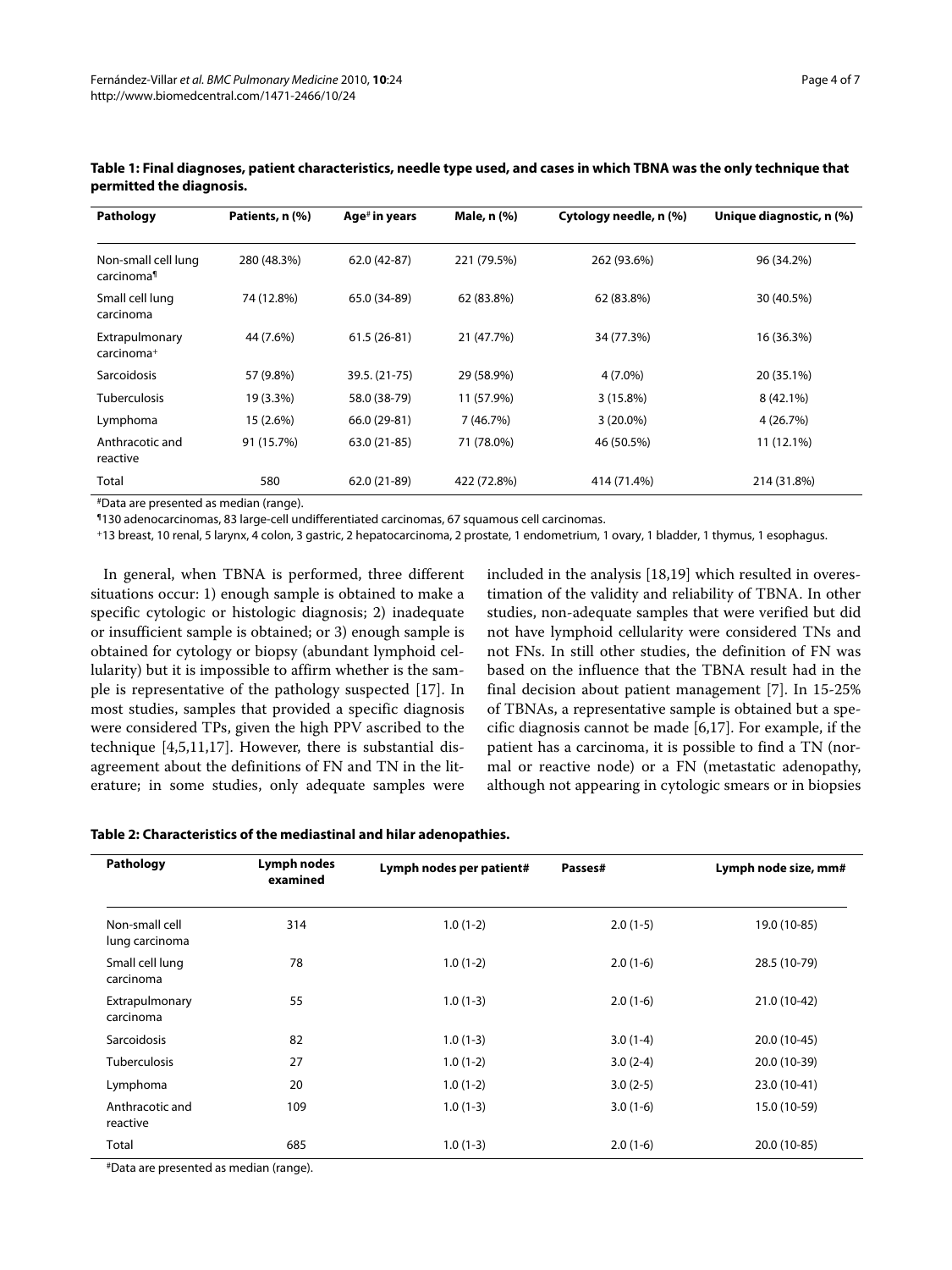| Pathology                      | <b>Patients</b> | Se    | Sp                       | <b>PPV</b> | NPV***  | Accuracy |
|--------------------------------|-----------------|-------|--------------------------|------------|---------|----------|
| Non-small cell lung carcinoma* | 280             | 68.3% | 100%                     | 100%       | 9.5%    | 69.3%    |
| Small cell lung carcinoma**    | 74              | 93.2% | 100%                     | 100%       | 16.7%   | 93.2%    |
| Extrapulmonary carcinoma*      | 44              | 69.8% | 100%                     | 100%       | $7.1\%$ | 70.5%    |
| Sarcoidosis*                   | 57              | 63.6% | 100%                     | 100%       | 9.1%    | 64.9%    |
| Tuberculosis*                  | 19              | 72.2% | 100%                     | 100%       | 16.7%   | 73.7%    |
| Lymphoma                       | 15              | 35.7% | 100%                     | 100%       | 10.0%   | 40.0%    |
| Anthracotic and reactive       | 91              | 52.7% | $\overline{\phantom{a}}$ | 100%       | Ξ.      | 52.7%    |
| Total                          | 580             | 68.0% | 100%                     | 100%       | 10.0%   | 68.8%    |

#### <span id="page-4-0"></span>**Table 3: Validity, reliability, and pre-test probability of TBNA outcome for diagnosing mediastinal and hilar adenopathies.**

Se, sensitivity; Sp, specificity; PPV, positive predictive value; NPV, negative predictive value.

\* p of sensitivity and accuracy < 0.05 compared with the lymphoma group.

\*\* p of sensitivity and accuracy < 0.001 compared with all other pathologies.

\*\*\* No statistically significant differences between the various pathologies.

obtained by TBNA). In one recent study, the frequency of such cases was 24% [\[17\]](#page-6-16). In our opinion, when the sample is inadequate (a few lymphocytes, mucus, blood, bronchial wall cells, few atypic cells, or not enough tissue sample), the sample should be considered a FN because the cellularity does not represent that of the node. Nevertheless, some authors consider that inadequate samples should not be included when evaluating TBNA validity and reliability as a diagnostic tool [\[18](#page-6-17)[,19\]](#page-6-18). TN designations should be reserved for patients with specific pathologies for whom TBNA results were representative of a lymphatic node puncture and the diagnosis was confirmed by other techniques [[17,](#page-6-16)[20\]](#page-6-19).

In our study, we found that the validity of TBNA in different pathologies responsible for mediastinal adenopathy varied considerably. The greatest sensitivity and accuracy were obtained for small cell lung carcinoma and the least for lymphoproliferative diseases. This could be due to the higher diameter of adenopathies in patients with small cell carcinoma, as this type of neoplasia is aggressive and its cells have poor adhesion qualities [[4,](#page-6-3)[6](#page-6-4)[,8](#page-6-6)]. The poor results obtained in cases of lymphoma could reflect the need for larger samples to make a specific diagnosis of the type of lymphoma [[20\]](#page-6-19). Moreover, we considered samples that were ambiguous or suggestive but not completely conclusive to be non-adequate. There were no significant differences in TBNA outcomes among non small cell lung carcinomas, extrapulmonary carcinomas, sarcoidosis, and tuberculosis. Anthracotic and reactive adenopathies presented special situations. In many of them, the next step was the follow-up, taking into account the low clinical suspicious of specific processes. However, according to a recently published systematic review [[21](#page-6-20)], these differences are not observed in

most published studies when TBNA is performed with ultrasound (EBUS-TBNA) and the sensitivity of EBUS-TBNA is much higher than the reported in this study with convencional TBNA alone.

The low NPV we found for all pathologies ( $\approx 10\%$ ) as compared to published NPVs [[18](#page-6-17)[-20\]](#page-6-19) is particularly notable because the NPV may influence patient management. It is possible that the restrictive definitions we used for FN and TN contributed to this low NPV. A recent retrospective study analyzed the results of TBNA of mediastinal adenopathies in 194 patients (157 with lung cancer). The NPV of TBNA was 29% if all results were included and 64% if only adequate samples were evaluated [\[18](#page-6-17)]. However, results similar to ours (NPV =  $11-20%$ ) were reported in several recent studies using endoscopic ultrasound in patients with lung cancer and sarcoidoisis [[10,](#page-6-8)[21](#page-6-20)[-24](#page-6-21)]. This suggests that any negative test should be verified by other techniques [\[19](#page-6-18)[,25](#page-6-22)], even when only a large number of lymphocytes are present, because the NPVs for these cases in our study were less than 70%.

In our study, the factors with the greatest influence on the acquisition of diagnostic samples were the size of the adenopathy and the presence of indirect signs at the puncture point. Other factors such as pathology responsible for the mediastinal adenopahies and type of needle used were not significant. In a study of 166 patients, Sharafkhaneh et al. [\[8\]](#page-6-6) found that the type of illness and diameter of the node were the most important predictors of TBNA outcome. The differences between their results and ours could be due to the fact that Sharafkhaneh's group obtained lower yields from patients with benign pathologies than malignant pathologies (37% vs. 69%, respectively) [\[8](#page-6-6)]. Even though we obtained high sensitivity and accuracy associated with small cell lung carci-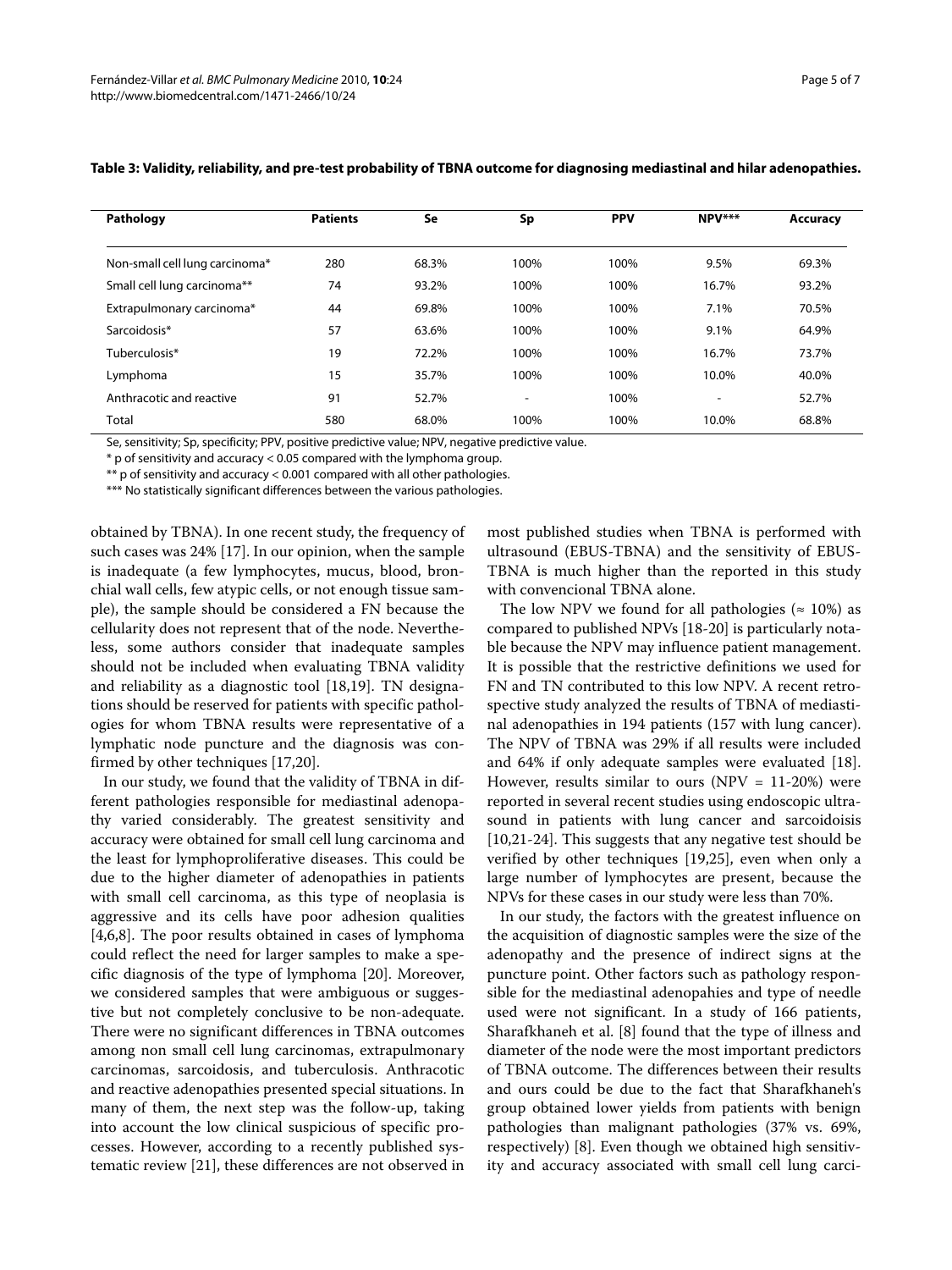| <b>Factors</b>             | <b>Diagnostic samples</b> | Univariate analysis | <b>Multivariate analysis</b> |         |
|----------------------------|---------------------------|---------------------|------------------------------|---------|
|                            |                           | p-value             | OR (95% CI)                  | p-value |
| Sex                        |                           |                     |                              |         |
| Male                       | 291/422 (69.0%)           | 0.9                 |                              |         |
| Female                     | 106/154 (68.8%)           |                     |                              |         |
| Age                        |                           |                     |                              |         |
| $< 60$ years               | 191/275 (69.5%)           | 0.7                 |                              |         |
| $\geq 60$ years            | 202/297 (68.0%)           |                     |                              |         |
| Type of disease            |                           |                     |                              |         |
| Malignant                  | 297/413 (71.9%)           | 0.07                | $1.2(0.7-2.0)$               | 0.3     |
| Benign                     | 101/167 (60.5%)           |                     |                              |         |
| Type of needle             |                           |                     |                              |         |
| Cytology                   | 291/414 (70.3%)           | 0.1                 | $1.1(0.7-1.9)$               | 0.4     |
| Histology                  | 107/166 (64.5%)           |                     |                              |         |
| Lymph node station         |                           |                     |                              |         |
| Right paratracheal         | 161/234 (68.8%)           | 0.3                 |                              |         |
| Subcarinal                 | 106/147 (72.1%)           |                     |                              |         |
| Left paratracheal          | 36/50 (72.0%)             |                     |                              |         |
| Others                     | 34/47 (72.3%)             |                     |                              |         |
| Combination (2 or<br>more) | 61/102 (60.0%)            |                     |                              |         |
| Lymph node size            |                           |                     |                              |         |
| $< 20$ mm                  | 159/274 (58.0%)           | 0.0001              | $2.2(1.4-3.2)$               | 0.0001  |
| $\geq 20$ mm               | 239/306 (78.1%)           |                     |                              |         |
| Indirect sign              |                           |                     |                              |         |
| <b>No</b>                  | 246/391 (62.9%)           | 0.0001              | $1.7(1.1-2.6)$               | 0.02    |
| Yes                        | 152/189 (80.4%)           |                     |                              |         |

| Table 4: Univariate and multivariate analysis of factors predicting the acquisition of diagnostic samples for mediastinal |  |
|---------------------------------------------------------------------------------------------------------------------------|--|
| and hilar adenopathies by TBNA.                                                                                           |  |

CI: confidence interval

noma when all neoplastic processes (except lymphomas) were considered, the type of illness was not an independent predictor of outcome.

In various recent studies, obtaining samples for histology and cytology using needles with the capacity to obtain both types of samples increased the diagnostic yield for different types of pathologies [\[7](#page-6-5)[,17](#page-6-16)[,26](#page-6-23)]; however, we found that the type of needle used did not influence the outcome. This might be because we used histology needles for patients suspected of having benign pathology or lymphoproliferative disease. In these cases, cytology samples are not routinely processed.

Our study does have some limitations, most of which are similar to those of other studies concerning the efficacy of TBNA. The most important is the lack of result verification by a surgical "gold standard" technique ([\[2](#page-6-1)[,19](#page-6-18)]. However, in light of the high PPV reported for TBNA and that we have considered the worst-case scenarios by classifying all negative TBNAs that were not subsequently confirmed as FNs, this limitation might be less important than in other studies [[12\]](#page-6-10). As well, our study has some advantages over other similar studies, one of which is that the study was conducted by the same team and included a variety of pathologies in a large cohort of patients obtained using a consecutive sampling of all patients who underwent during a 10 year follow-up. Ours represents one of the largest series published to date and the only one that analyzes TBNA validity and reliability as diagnostic tool for differentiating among pathologies that produce mediastinal adenopathies. It should be highlighted that EBUS was not available in most centers when our recruitment period started,